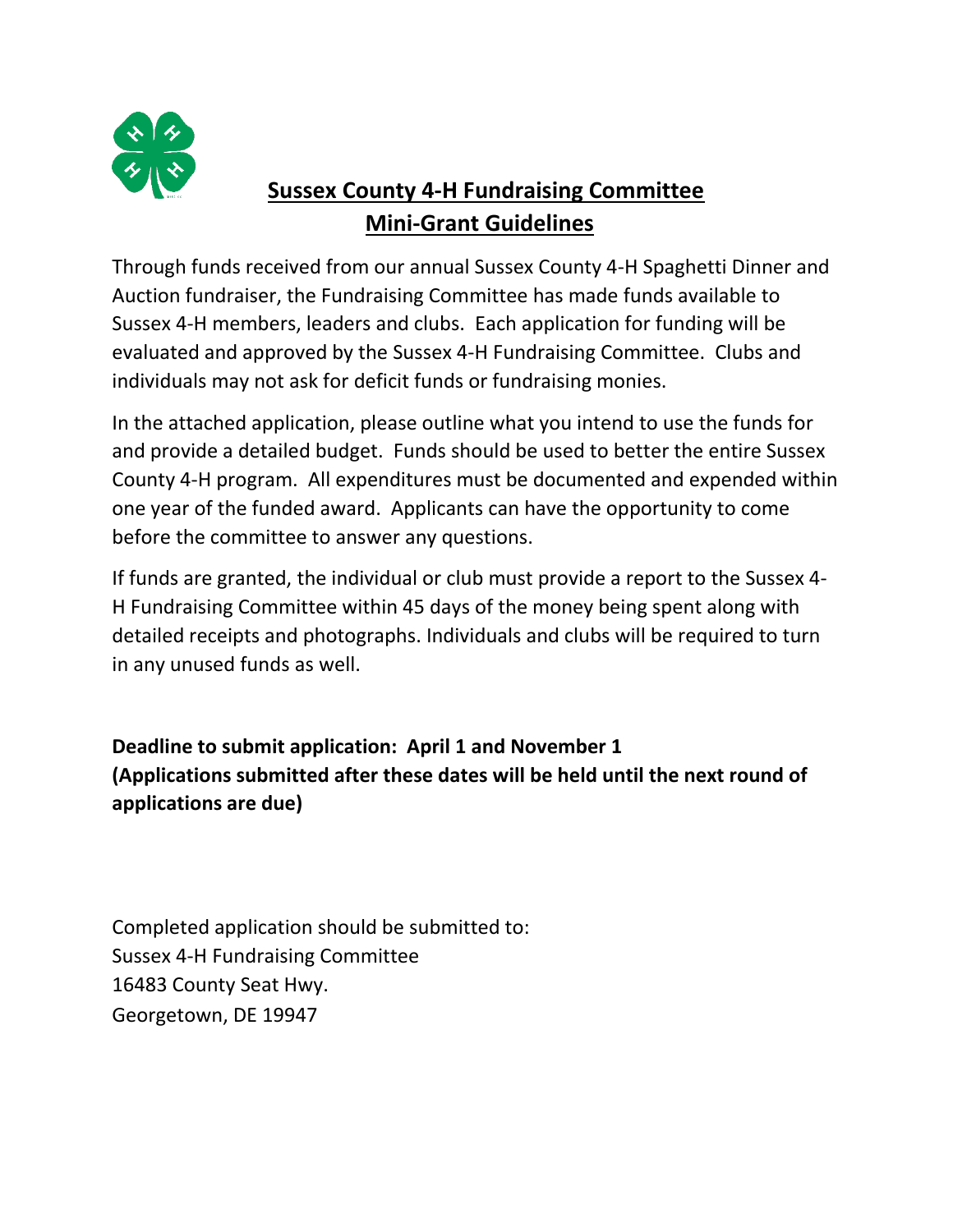

## **Sussex County 4-H Fundraising Committee Mini-Grant Application**

|                                                                                         | Phone: _________________________________ Email: ________________________________ |  |  |  |
|-----------------------------------------------------------------------------------------|----------------------------------------------------------------------------------|--|--|--|
|                                                                                         | <b>FUNDING REQUEST</b>                                                           |  |  |  |
|                                                                                         | Total Funding Request: National Processing Contracts                             |  |  |  |
|                                                                                         | Timeline of when money will be used (within 1 year): ___________________________ |  |  |  |
|                                                                                         | <b>PROGRAM DESCRIPTION</b>                                                       |  |  |  |
|                                                                                         | PROGRAM CATEGORY (Choose all that apply)                                         |  |  |  |
| Civic Engagement $\Box$ Healthy Living $\Box$ Science $\Box$ Leadership                 |                                                                                  |  |  |  |
| $\Box$ Needs based scholarship (for those who may need financial help for county camps) |                                                                                  |  |  |  |
|                                                                                         |                                                                                  |  |  |  |
|                                                                                         | <b>BENEFICIARY NUMBER</b>                                                        |  |  |  |
|                                                                                         | (Approximate number of individuals served by this program)                       |  |  |  |
|                                                                                         |                                                                                  |  |  |  |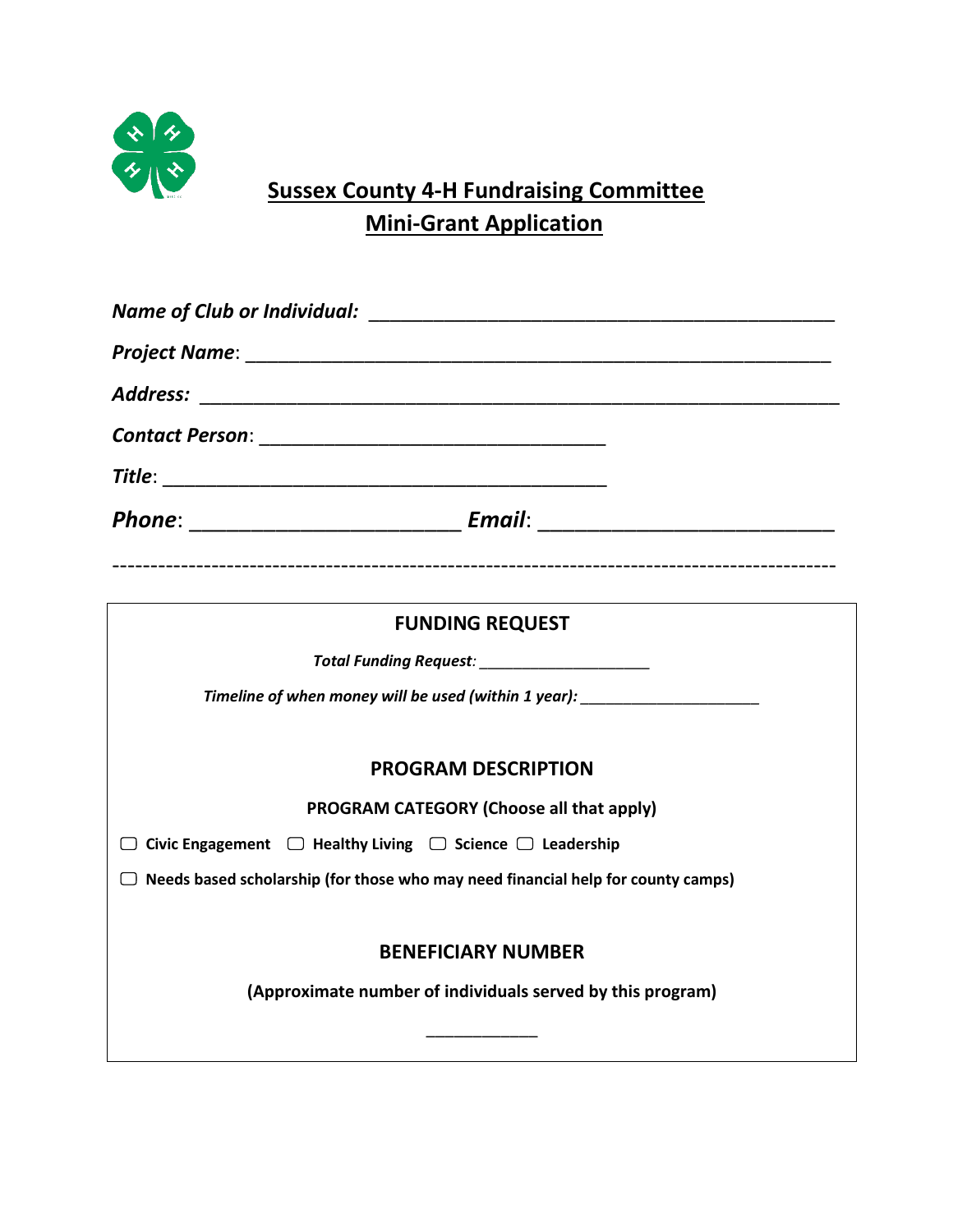## **PROGRAM SCOPE**

Briefly describe the need for the funds requested. Include why funds are needed, how the funds will benefit Sussex 4-H members and if this is a one-time or yearly ask.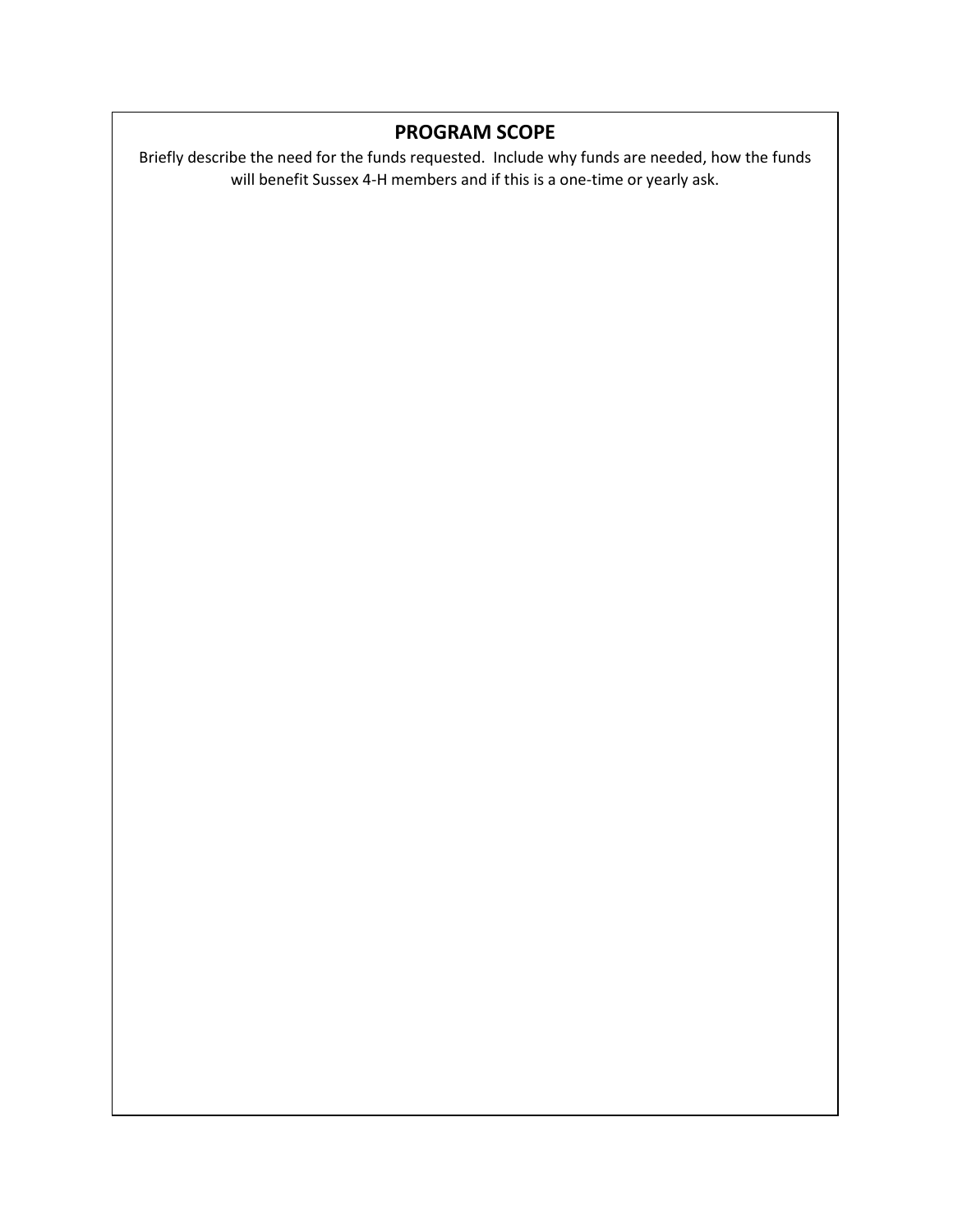## **BUDGET**

| <b>REVENUE</b>                              |    |
|---------------------------------------------|----|
| Please tell us the current support you or   |    |
| your club receive for this project.         |    |
| <b>Total Revenues</b>                       | \$ |
|                                             |    |
|                                             |    |
| <b>EXPENDITURES</b>                         |    |
| Please write the total projected budget for |    |
| this project.                               |    |
|                                             |    |
|                                             |    |
|                                             |    |
|                                             |    |
|                                             |    |
|                                             |    |
|                                             |    |
|                                             |    |
|                                             |    |
|                                             |    |
|                                             |    |
|                                             |    |
|                                             |    |
|                                             |    |
|                                             |    |
|                                             |    |
| <b>Total Expenditures</b>                   | \$ |
|                                             |    |
|                                             |    |